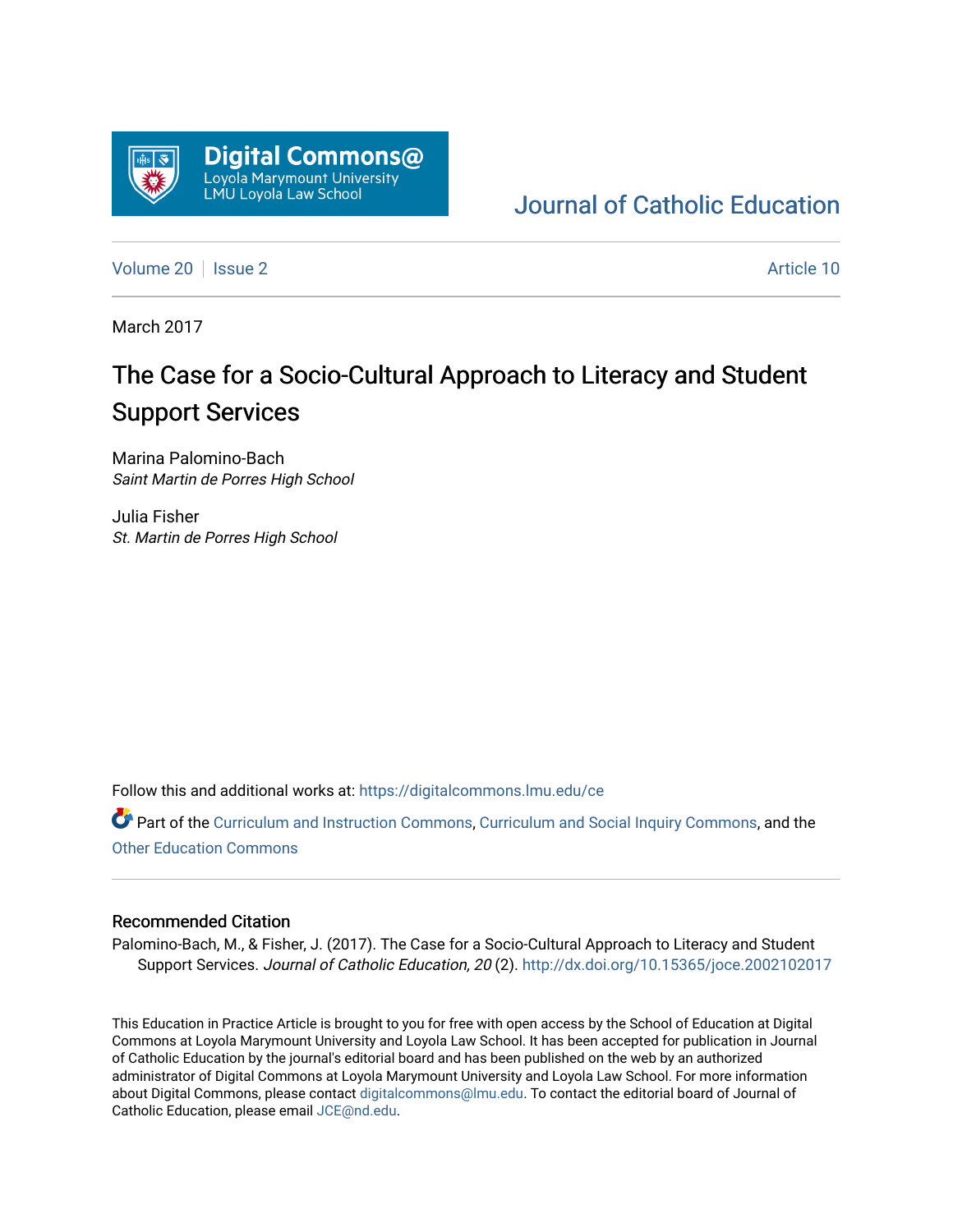### **The Case for a Socio-Cultural Approach to Literacy and Student Support Services**

Marina Palomino-Bach and Julia Fisher St. Martin de Porres High School, Cleveland, Ohio

*Many urban Catholic high schools pride themselves as developing our students in a holistic way. In these schools, educators are able to develop and support their students in both a moral and an academic sense. This belief in educating the whole child is appealing to many families, especially those in our most underserved urban contexts. Families in these urban contexts look toward Catholic high schools as offering the necessary holistic support and guidance needed to achieve academic, collegiate, and moral success and stability. As co-developers of a newly launched Academic Resource Center within one urban Catholic high school setting, however, we recognize that while our education may appear holistic in nature and philosophy, oftentimes our understandings of student ability and literacy behaviors may be radically underdeveloped.*

Keywords: literacy, high school, support services, urban education

This article describes an Academic Resource Center located within an urban Catholic high school. The Center, designed to serve "at risk" students, offers regular tutoring and academic support—including literacy support--th urban Catholic high school. The Center, designed to serve "at risk" students, offers regular tutoring and academic support—including literacy support--that is sensitive to socio-cultural variances in literacy styles and traditions. Many of the students served by the Center have been labeled as "deficient" and "at risk" through their performance on norm-referenced assessments—standardized tests which are currently in use in student support services throughout the US. As educators, we recognize that the "norms" these exams reference are based on a white, middle-class, Eurocentric literary tradition. In response, we raise the following questions:

- In what ways are students of color, immigrant students, or students from lower-socioeconomic households being unjustly labeled and scrutinized as a result of their varying literacy styles?
- How might we vary our schools' curriculum and student support services so that teachers and school staff can more fully understand and support students who fall outside of the Eurocentric, white, middle class discourse of power?

*Journal of Catholic Education,* Vol. 20, No. 2, March 2017, 208-214. This article is licensed under a Creative Commons Attribution 3.0 International License. doi: 10.15365/joce.2002102017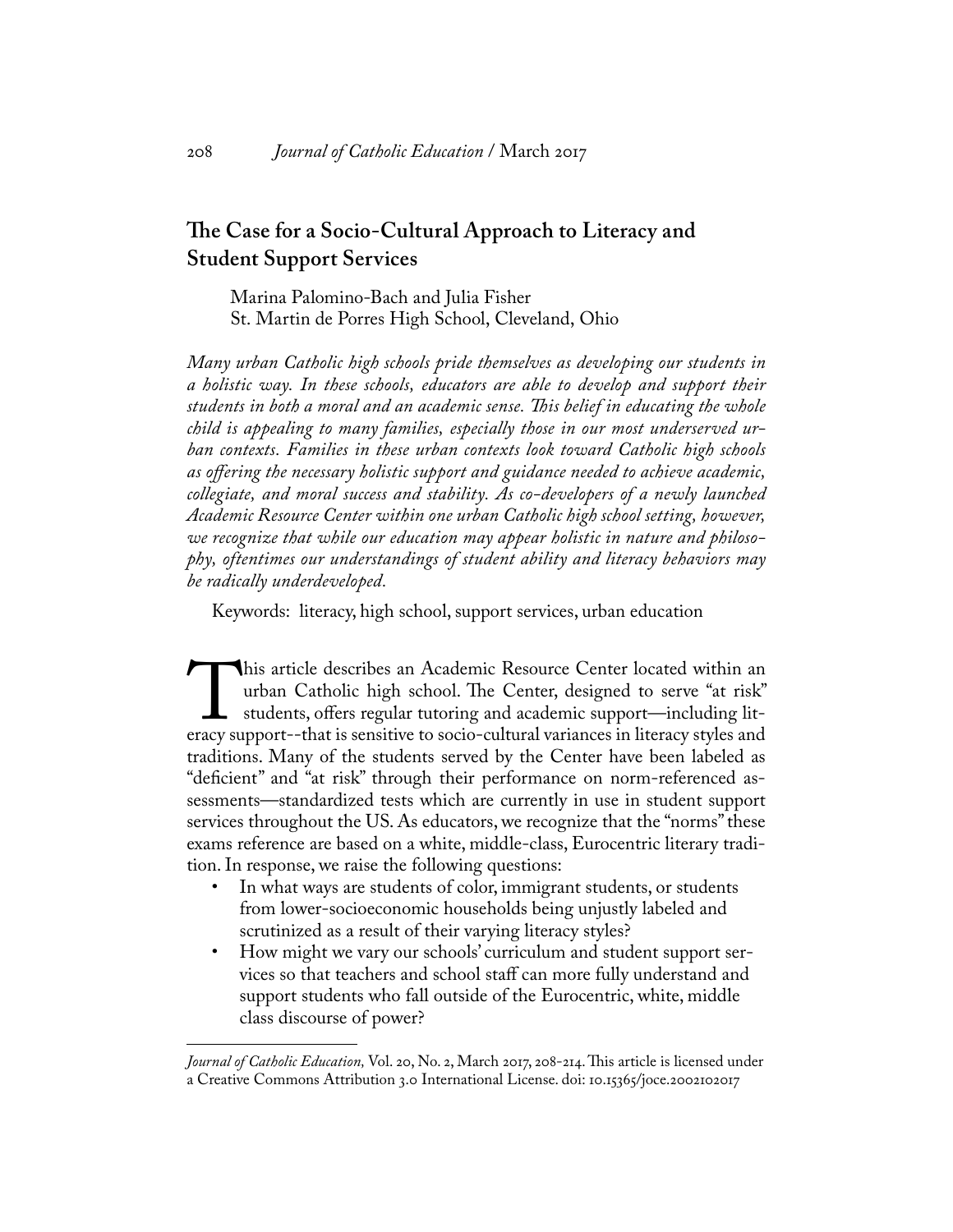#### **Underlying Assumptions**

As practitioners working to teach through a socio-cultural understanding of literacy, our first concern is to question the concept of literacy as a whole. What does it mean to be a literate individual? What does it mean to *read*? What does it mean to *write*? What *texts* must one be able to read and write to be considered literate? And who is determining the answers to the questions listed above? Whose voices and literacy practices are we hearing and who are we not?

In considering these queries, we turn to literacy theorist James Paul Gee (1992) to establish a socio-cultural approach to understanding the questions above. Gee (1992) explains literacy as a "socially accepted….(way) of using language, of thinking, and of acting that can be used to identify oneself as a member of a socially meaningful group or...network" (p. 21). Gee continues to explain the many socially accepted ways of communicating at play within people's personal identities and social affiliations. For example, the modes of communication, terminology, and jargon used by doctors in a hospital setting is different from the ways teachers communicate with their students and colleagues. A public defender communicates ideas in a courtroom in ways that are very different than those used by a salesperson, a corporate CEO, a carpenter, or a factory assembly-line worker. Language, thought, and action are not only linked, but context-dependent and fluid. The communication demands of one's lived experiences shift depending upon the socio-cultural context at hand. As educators, we question whether the literacy expectations in schools should similarly be understood as context-dependent and fluid.

As an English teacher and reading specialist in urban private and Catholic schooling, Marina Bach-Palomino has administered many assessments to students. These assessments require students to decode and comprehend a variety of fiction and nonfiction texts. They have been asked to pronounce words such as "berths," "chauffeur," "rendezvous," and "irrigated." They have been required to comprehend passages about ski vacations, agricultural practices, and cruise ships—experiences that are often completely outside of the experiences of students in our school. When considering these norm-referenced, standardized assessments (assessments which are used primarily to determine intellectual ability and capacity) it becomes clear that these texts offer a fixed rather than fluid understanding of literacy. In other words, they are assessing one socially acceptable way of communicating, which, we believe is reflective of the literacy tradition of the white, middle/upper-middle class discourse of power.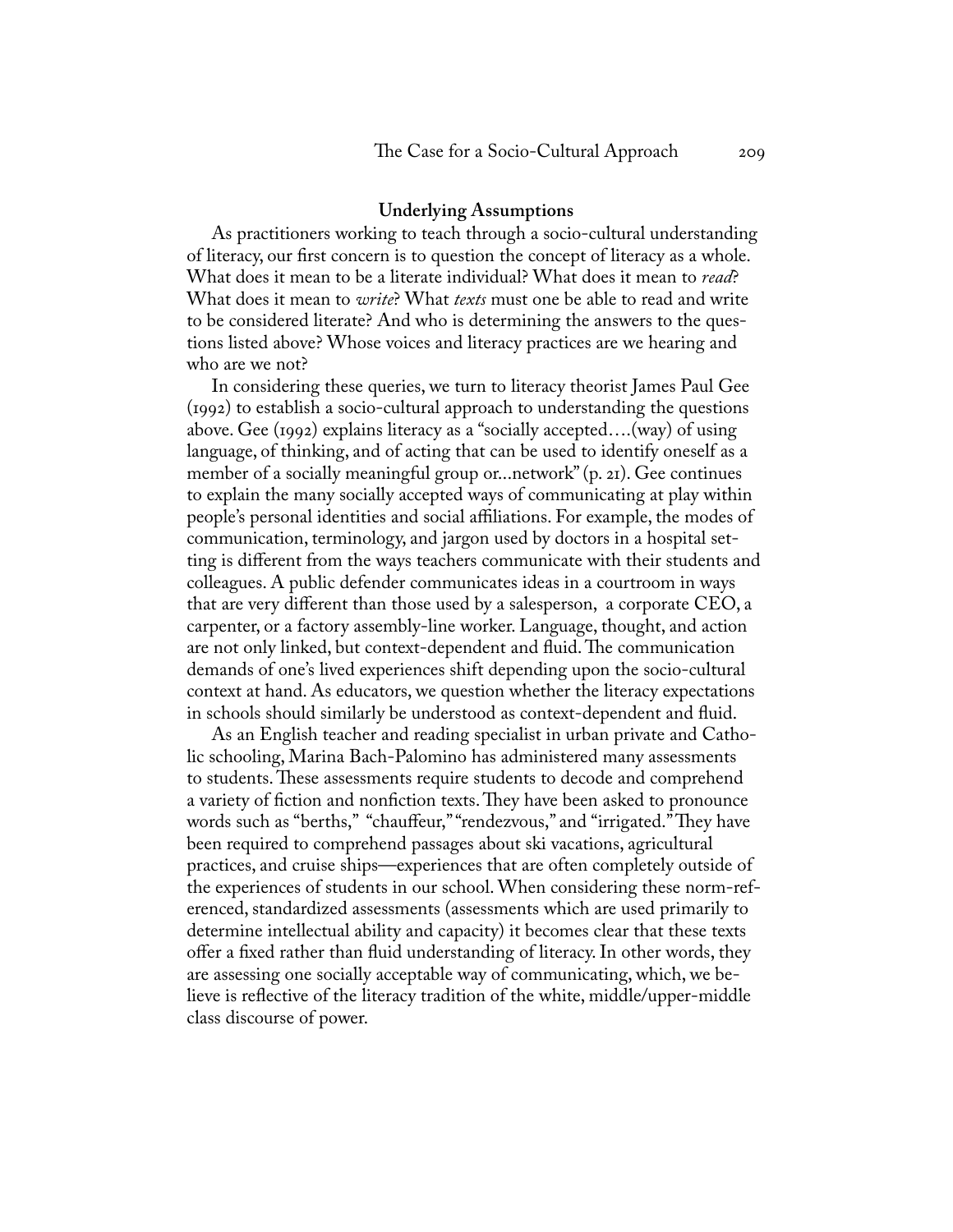Students who live in large, urban communities often bring with them a different set of background knowledge and a different socially accepted form of communicating than is required of them by these standardized exams. When these exams are being used to judge the students' mental capacities, those students whose identity and experiences do not align with the dominant discourse are labeled as deficient.

#### **Program Context**

The Academic Resource Center uses a socio-cultural approach to literacy to support students within one urban, Catholic high school in a large midwestern city. The school is located roughly three miles east of the city's bustling downtown hub and is surrounded by both low-income housing as well as newly established independent businesses in the neighborhood's gentrified locals.

The school serves primarily African American students (85% of the student population) while also serving a smaller portion of Hispanic (10%) and Caucasian (5%) students. Students represent all regions of the city and many of the immediate surrounding suburbs. The majority of students use public transportation (bussing) to travel to school, some journeys taking well over an hour to complete. In addition, 100% of students enrolled in the school qualify for free or reduced lunch and all families receive government assistance in the forms of vouchers and school assistance in the form of work/ study programs to help pay their yearly tuition.

The school's Academic Resource Center was planned during the 2014- 2015 academic year and formally launched in August 2015, at which time Bach-Palomino was hired as the center's co-developer and Reading Specialist. The purpose of the Center is to support students in order to combat issues of student retention and academic failure. For the 2013-2014 academic year, the school had, on average, a 79% annual retention rate across the four grades. The school had a 58% cohort retention for the class of 2014, meaning that only 58% of the students who began as  $9<sup>th</sup>$  graders in August 2010 graduated from the school as seniors in June 2014. Yearly student turnover occurred as a result of many academic and behavioral factors; however, results from informal polling and conversations with former students and families showed that oftentimes students' decisions to transfer resulted from their feeling unsupported in completing their academic requirements.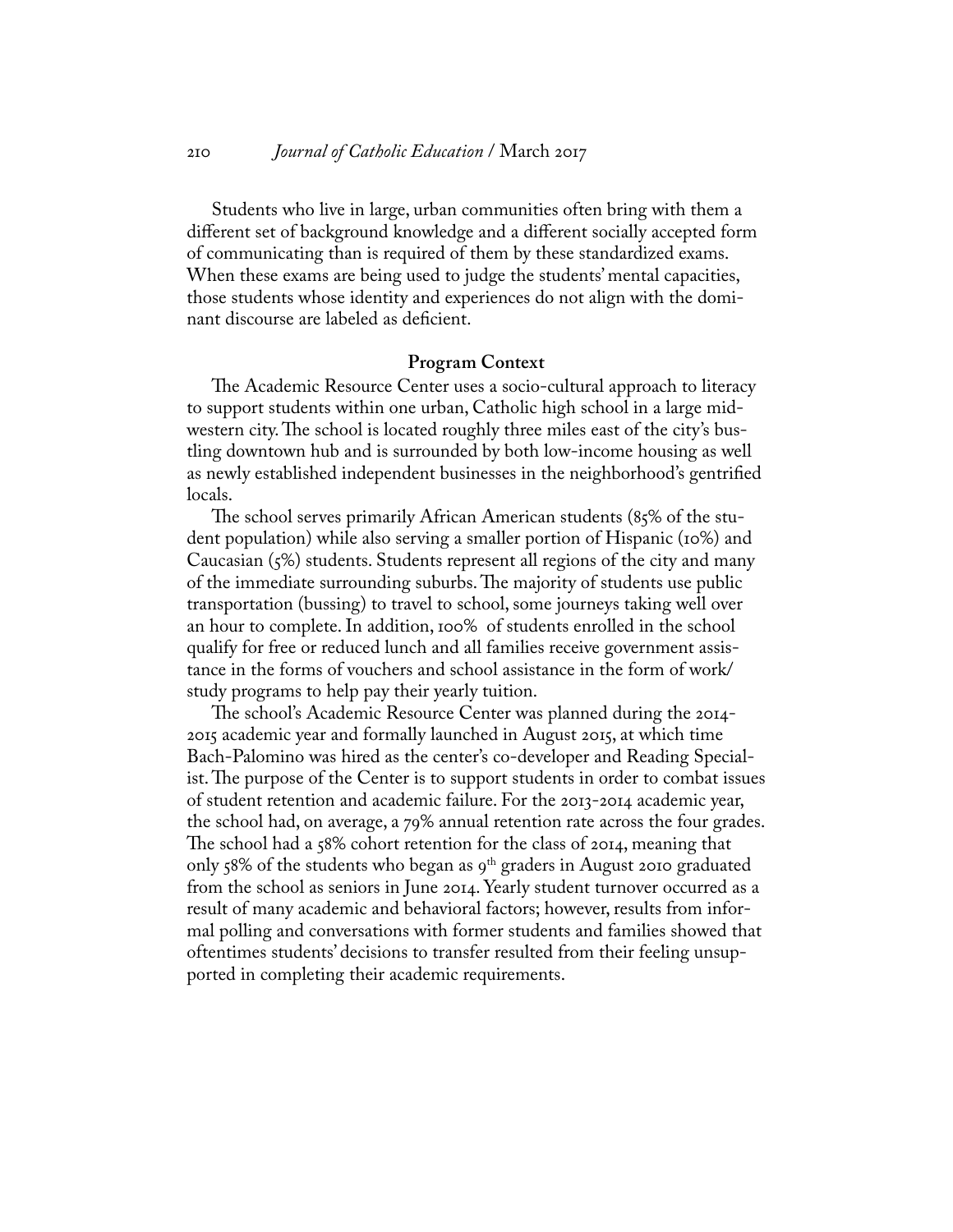In order to offer greater academic support to students, Julia Blanchard collaborated with the school's principal to begin planning for the Academic Resource Center during the 2014-2015 academic year after hearing of a similar program in another urban, Catholic high school. During that time, the two initial collaborators laid out the Center's mission and underlying beliefs, a portion of which is as follows:

When we accept a student…, we commit to supporting that student through graduation. Students enter St. Martin de Porres at various academic levels, with unique strengths and deficits, and we accept the whole student, believing in his or her ability to succeed and excel here. For students who struggle to meet the academic standards required of them at St. Martin de Porres the Academic Resource Center offers students personalized support in their areas of need.

The bolded portion of the mission statement above demonstrates an important underlying assumption of the Academic Resource Center's philosophy—the belief that all students, regardless of test scores or academic labels, have the capacity to succeed and excel. This statement also demonstrates our view that the data gathered from norm-referenced assessments is both limited in the perspective it offers of student potential and even more so limiting in its presentation of the extraordinary talents the students offer to the class environment. In other words, in establishing the Academic Resource Center, the planning team recognized the ways in which test scores were both unreliable and limited in their understanding of student potential.

#### **Creating The Academic Resource Center**

During final planning of the Academic Resource Center in August of 2015, we had a common desire to establish a space in which students felt respected, supported, and cared for as both intellectuals and individuals. In order to do this, the Center's co-developers established and agreed upon program verbiage and format prior to the program's launch. These shifts were orchestrated in order to create a differentiation in environment between the school's classrooms and the Academic Resource Center's program. We hoped that the feel of the Center's environment would lead to more student buy-in of the program. The agreed-upon verbiage and format are as follows:

1. Students attend the Academic Resource Center daily during their previously scheduled study hall class period. Students are invited to attend the optional after-school program as desired and needed.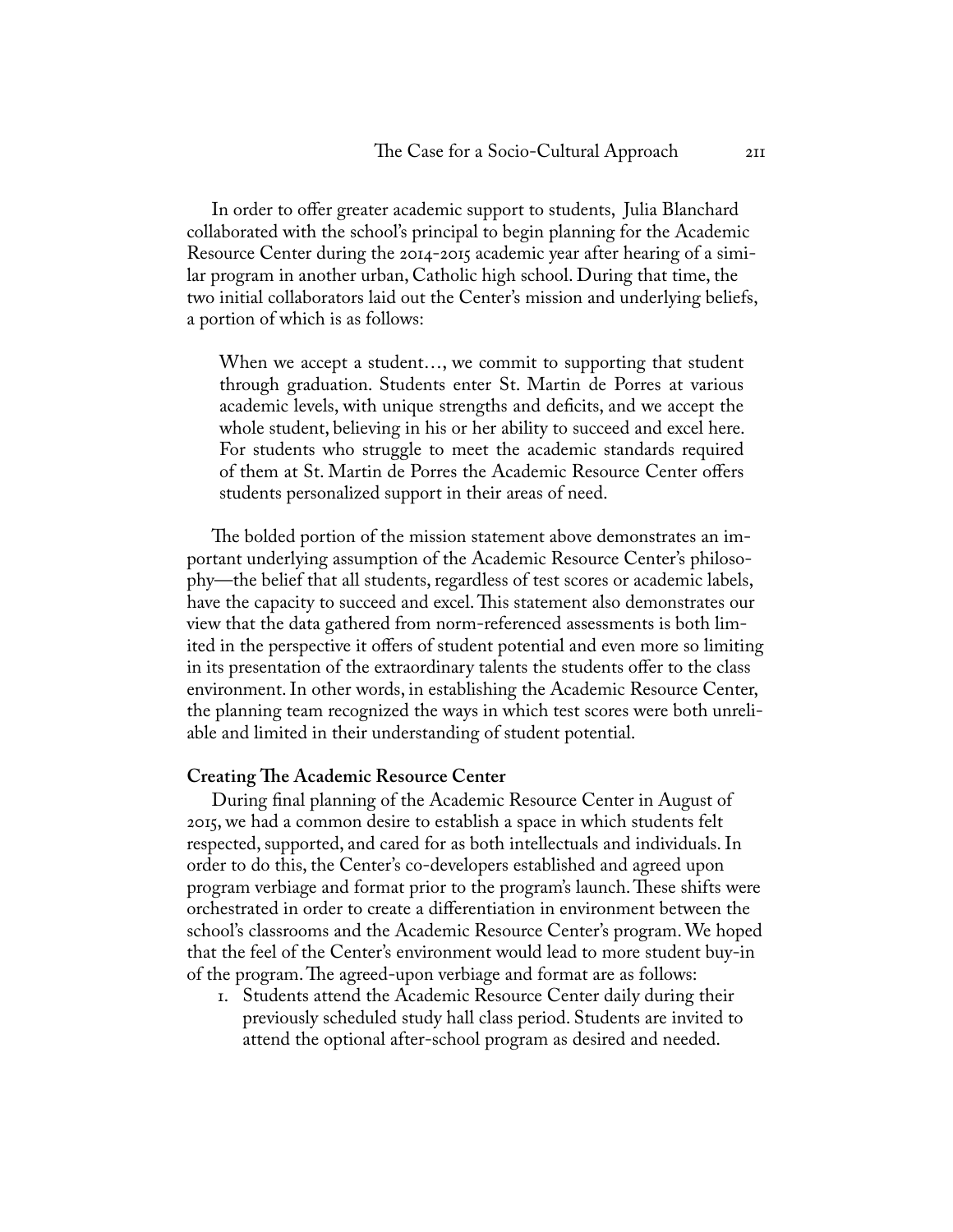- 2. Students are registered in the program for at least one quarter of the academic year, but can stay for the duration of the school year if the need and desire existed.
- 3. Students are enrolled in the daily program primarily through a process of teacher, faculty and family recommendations.
- 4. The Academic Resource Center is staffed by one Reading Specialist, one school volunteer, and six classroom teachers, who attend one class period throughout the day in replacement of their study hall duties.
- 5. Each Academic Resource Center class period is staffed by at least two to four staff members, leading to an average student-to-teacher ratio of 4:1 during each class session.
- 6. All center support staff assume the role of mentors rather than teachers. By assuming the role of mentor, program support staff focus on developing strong mentor/student rapport in addition to offering academic support.
- 7. All students assume the role of Academic Resource Center crew. By taking this role, students actively acknowledged the ways in which they have the capacity, ability, and responsibility to support one another in their academic endeavors, similarly to the ways in which a crew of any vessel plays an active and vital role on that vessel as well.

#### **Program Outcomes**

In the first five months of operation, the Academic Resource Center has grown thriving mentor/crew relationships. In addition, crew members' academic outcomes as well as their own understandings of their academic abilities have noticeably risen.

Mentors support their crew through regular tutoring and relationship building while also serving as a much-needed liaison between student and teachers as well as between the school and home. Mentors communicate with students' families on a bi-weekly basis, discussing student success strategies, upcoming assignments and exams and also arranging after-school tutoring opportunities with individual classroom teachers as needed. Mentors also serve as student advocates by raising concerns with grades and academic content to teachers, teacher coaches, and administrators on an as-needed basis.

Tenth graders enrolled in the Academic Resource Center have demonstrated a quarterly grade point average growth after being participants in the program. The students' average GPA increased 0.75 points from quarter one of the 2014-2015 school year (a 1.70 average GPA) to quarter one of the 2015- 2016 school year (a 2.45 average GPA).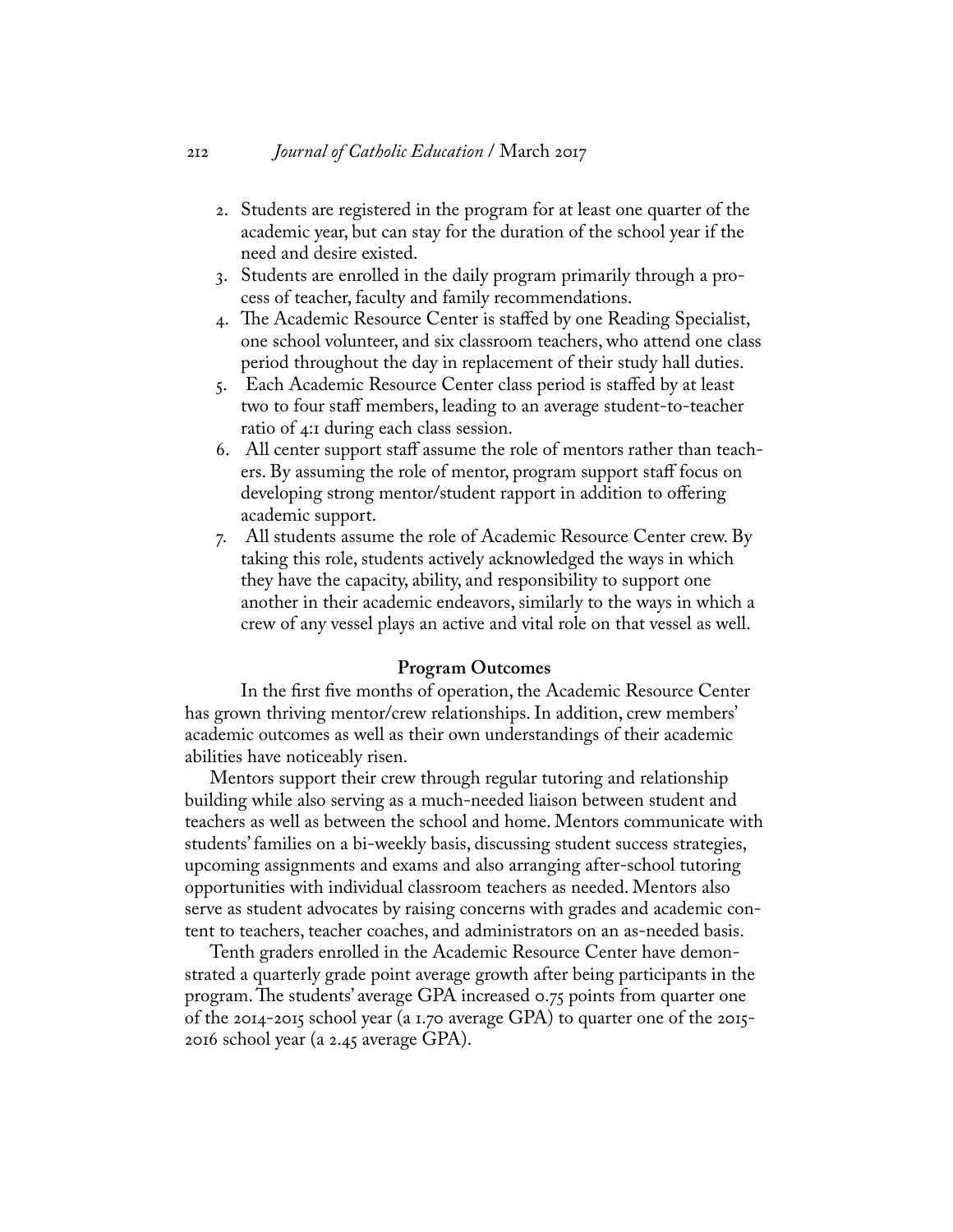Ninth grade participants also demonstrate a higher average quarterly GPA than their 10<sup>th</sup> grade counterparts. A difference of 0.4 grade points can be seen when comparing the  $9<sup>th</sup>$  grade crew members to their  $10<sup>th</sup>$  grade counterparts' performance during the first quarter  $(Q_I)$  of their  $g<sup>th</sup>$  grade year. Ninth grade participants in the Academic Resource Center earned an average GPA of 2.26 during  $QI$  of the 2015-2016 year, while 10<sup>th</sup> grade participants earned an average GPA of 1.81 during  $Q_{I}$  of their 2014-2015 9<sup>th</sup> grade year.

Student anecdotal evidence also shows students self-identifying more often as capable and intellectual individuals and scholars. For many of the students, this an identity that is in direct contrast to the labels they had been given previously through assorted standardized assessments and academic records. One student participant, Maria reflected on her growth in the Academic Resource Center program by writing the following: "I'm...starting to improve on speaking in front of people and turning in late work and keeping my grades up." In a separate reflection, Maria explained that working on a History project in the Center helped her feel confident and comfortable presenting in front of others.

Another 10<sup>th</sup> grade student, Roan, showed a 0.76 GPA growth from  $Q<sub>I</sub>$ of her 9<sup>th</sup> grade year to  $\mathbb{Q}_I$  of her 10<sup>th</sup> grade year, increasing her GPA from 2.22 to 2.77 quarterly GPA . Roan regularly tutors three other students enrolled in the program.

Two additional 10<sup>th</sup> grade students,  $Da$ Juana and Malaya, attend the Academic Resource Center's after-school program daily in addition to their regularly scheduled class. Prior to their midterm exams, Da'Juana and Malaya took their regular 75 minute bus ride to school meet their mentor on a Saturday afternoon for 3-hour study session to review exam study guides one last time. On this Saturday, Da'Juana's mentor noted her saying, "Ya'll never getting me out of the ARC. (Academic Resource Center). I'm [*sic*] feel smart here."

#### **Reflections**

Whereas the outcomes of the first five months of program operations appear optimistic and beneficial to students, the question remains as to whether or not the Center's work and mission are actively pushing back against assumptions about academic and intellectual deficits among our nonwhite, non-middle class students. Is our work within the Academic Resource Center helping to expand our school's understanding of literacy and student potential, or are we acting as an academic broker as our students work to navigate the demands of the discourse of power? Are we striving to reverse the